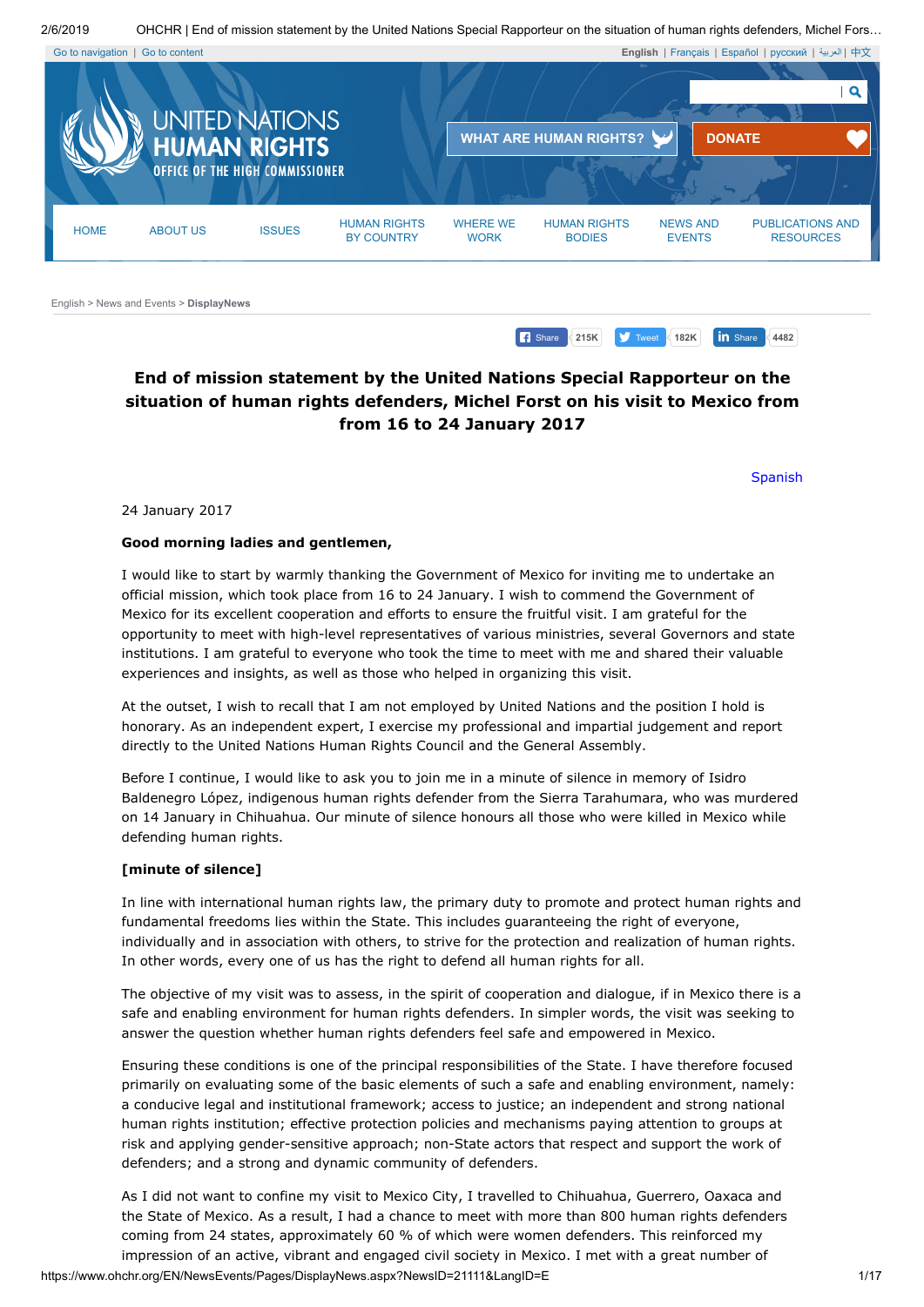families of disappeared persons, as well as defenders who have been arbitrarily arrested, some of whom were tortured by the police or the army, community leaders and indigenous people who reported having been deprived from their land, defenders working on sensitive issues such as sexual and reproductive rights or sexual orientation and gender identity.

As you may know, the UN has a very extensive and broad definition of human rights defenders, which has been enshrined in the Declaration on Human Rights Defenders, adopted by consensus in December 1998. During the visit, I had the opportunity, on many occasions, to refer to this definition. I recalled that human rights defenders are those who, individually or with others, act to promote or protect human rights, nationally and internationally, in a peaceful manner.

They are members of civil society organizations, journalists, bloggers, whistleblowers as well as political activists who advocate for the rights to free speech, free assembly, and safe and healthy environment. They do not need to belong to any registered organization to be a human rights defender. They can be ordinary women and men, who believe in the universality of human rights and act to defend them. They are agents of change, safeguarding democracy and ensuring that it remains open, pluralistic and participatory. They defend the principles of the rule of law and good governance. Without human rights defenders and their invaluable contribution, our societies would be far less free, and far less hopeful.

Prior to my official mission, I was invited by the President of the National Human Rights Commission and the Office of the High Commissioner on Human Rights in Mexico to participate in a forum on the role of human rights defenders in Mexico. At that occasion, I was pleased to hear strong statements by the Minister of Interior<sup>1</sup> and the Attorney General<sup>2</sup>, recognizing and praising the active and positive role played by human rights defenders in the society.

This was a welcome change in the context of reported statements, depicting defenders as enemies of the State or linked to organized crime or not recognizing the positive role played by defenders in Mexico.

Today, I will confine myself to preliminary observations and recommendations on some of the main issues, which will be elaborated in more detail in the report, once I fully review the materials and documents that I have collected during the visit. I will present my final report to the UN Human Rights Council in Geneva, in one of its future sessions.

### **Legal and institutional framework**

Mexico is a federal country integrated by 32 federal entities and Mexico City. Legislative, executive and judicial powers are divided between the federation and the states. Mexico has ratified nine core international human rights treaties. In this regard, I encourage the Mexican State sign and ratify the Optional Protocols to the Covenant on Economic, Social and Cultural Rights, and to the Convention on the Rights of the Child (establishing a communications procedure). I also encourage the Government to recognize the jurisdiction of the Committee on Enforced Disappearances according to articles 31 and 32 of the Convention; and consider withdrawing the reservations and interpretative declarations made to different treaties that can affect the full realization of human rights.

The Mexican Constitution protects human rights enshrined by international treaties at a constitutional level, and the Supreme Court has established that all decisions of the Inter-American Court on Human Rights are compulsory for Mexico. The Constitution provides different mechanisms to guarantee the respect of human rights, including the *amparo* writ, and strongly recognizes social and economic rights. Mexican legislation, especially at state level, still requires to be harmonized in order to comply with international human rights standards.

In recent years, Mexico has made an important effort to transform its legal system in different areas, with substantial participation of civil society organizations, human rights defenders, experts and scholars. In 2008, Congress amended the Constitution, shifting from an inquisitorial written-based criminal justice system to an adversarial oral-based one. This reform, which includes the 2014 National Code of Penal Procedure, entered into force in 2016. This should contribute to a more agile and fair criminal system, reducing delays, abuses against victims and alleged perpetrators of crimes and the use of pre-trial detention. Nevertheless, the full implementation of the adversarial system is said to be facing several challenges.

In 2012, Mexican Congress passed a federal law to protect human rights defenders and journalists, establishing a national protection mechanism to ensure the life, integrity, freedom and safety of defenders and journalists.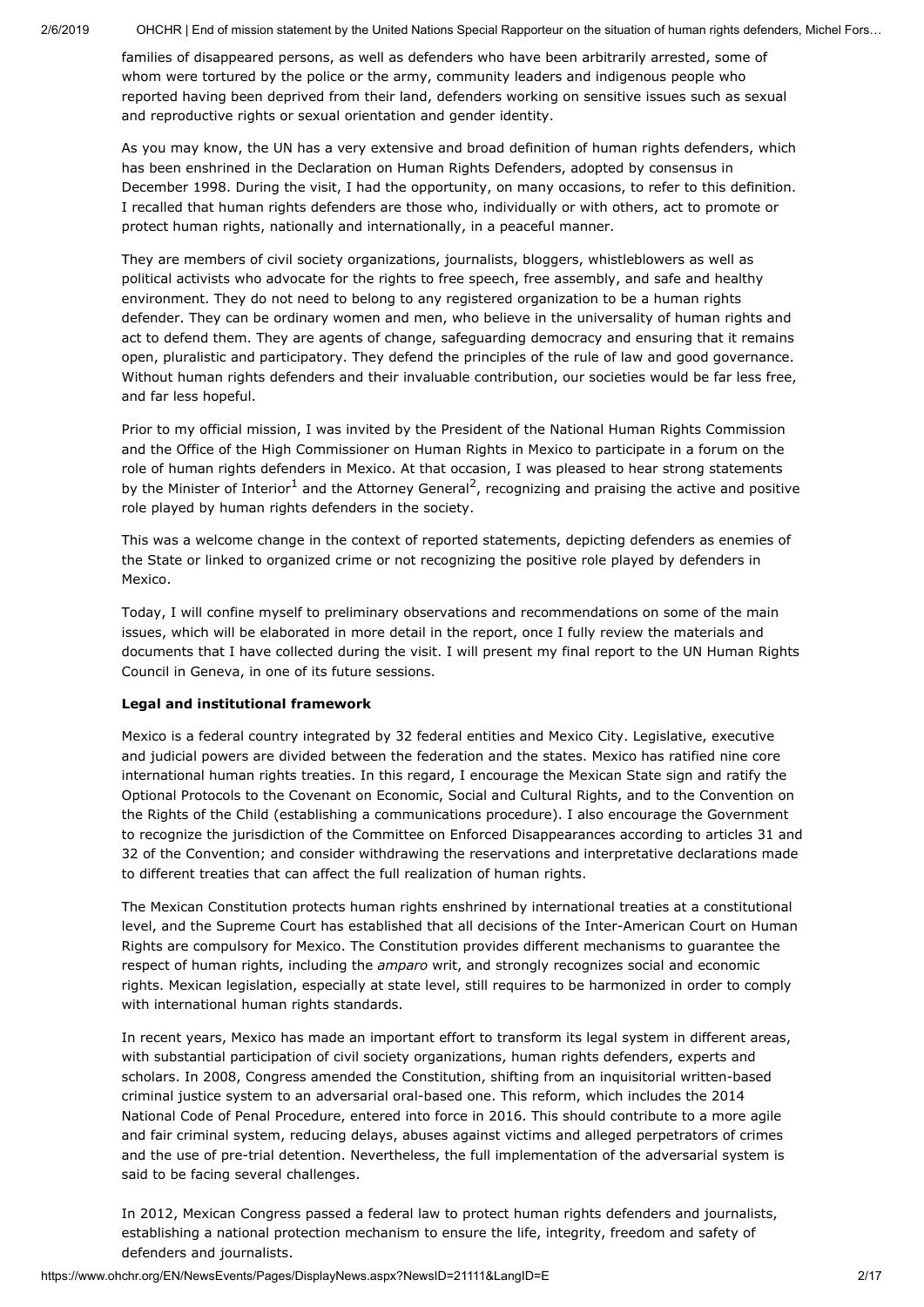In 2013, after a campaign driven by victims groups, the General Law on Victims came into force, leading to the creation of the Executive Commission for the Attention to Victims (CEAV). The implementation of this law has been slow, and victims have denounced obstacles in accessing their rights, including the recognition as victims due to bureaucratic processes. Only 10 states have created their own victims' rights commissions. In 2016, the General Law on Victims was amended to address some of these challenges.

In 2014, after a series of decision by the Inter-American Human Rights Court and the Supreme Court, the Military Criminal Code was amended to ensure that human rights violations and crimes against civilians are investigated and prosecuted by civilian authorities. However, military jurisdiction still prevails for cases of human rights violations committed by members of the army against their own personnel. A new reform adopted in 2016 on the military legislation raises concerns regarding due process safeguards.

In my meetings with Congress, I was informed of the on-going discussions in two chambers regarding the change of article 29 of the Constitution and a new bill on internal security. Some members of Congress and civil society organizations have raised a number of concerns, including that it would normalize the use of the armed forces in public security functions.

#### **Situation of human rights defenders**

I have received information from diverse sources indicating elevated levels of insecurity and violence facing defenders in the country. Despite progress made on certain fronts (e.g. reducing murder rates in some states), the level of violence remains alarmingly high and affects the population at large. I am cognizant of the challenges that the geographical position of Mexico entails and the complex dynamics of drug cartels and organized crime in the country. Yet, the use of the armed forces in public security functions and the lack of a timetable for the return to a full-fledged civilian security approach raise a number of concerns in terms of democratic governance. Neither has it provided an end to the violence.

I received a number of testimonies regarding serious human rights violations that have occurred in the past years, in particular of extrajudicial killings, torture and enforced disappearances. These violations are always unsettling due to their gravity. Yet, I am concerned that in many cases transmitted to me, investigations have not yielded results. Human rights defenders seeking justice have faced acts of intimidation or obstruction in their search. Due to their denunciation of these violations, human rights defenders have a heightened risk of being a target of attacks and aggressions. Those who denounce violations by the armed forces, by police as well as from investigative authorities are at a higher risk from reprisals.

Family members of disappeared persons shared moving stories with me about their courage, determination and their tragic circumstances. Besides the harrowing uncertainty of not knowing where their loved ones are, they often face obstacles in their demand for justice and for truth regarding the whereabouts of their relatives. In particular, when visiting the state of Guerrero, I received testimonies of defenders looking for their disappeared family members, following leads to their whereabouts and sometimes carrying out citizen searches at high risk to their own security. Defenders from Chilapa, where collective disappearances appear to have occurred with the acquiescence of authorities, are particularly vulnerable to attacks in the context of the organized crime and corruption. When I visited Escuela Normal Rural Raúl Isidro Burgos in Ayotzinapa, the parents of the 43 disappeared students stressed the importance of being able to keep the work of the follow-up mechanism to the Grupo Interdisciplinario de Expertos Independientes (GIEI) unhindered, as well as that of the NGOs who accompany them in their search for access to justice.

Throughout my visit, I received a number of statements from defenders working on cases extrajudicial killings and excessive use of force, in particular regarding the risks they face in the quest for the perpetrators to be sanctioned. In Oaxaca, I met with victims of the events of Nochixtlán from June 2016 as well as defenders working on their case. For them, the best protection they could have is that justice is served and perpetrators are held accountable. This would also put an end to acts of intimidation being faced by them

Human rights defenders who denounce torture have recently faced a series of virulent attacks against them, falsely accusing them of supporting criminals. Smear campaigns, including through the national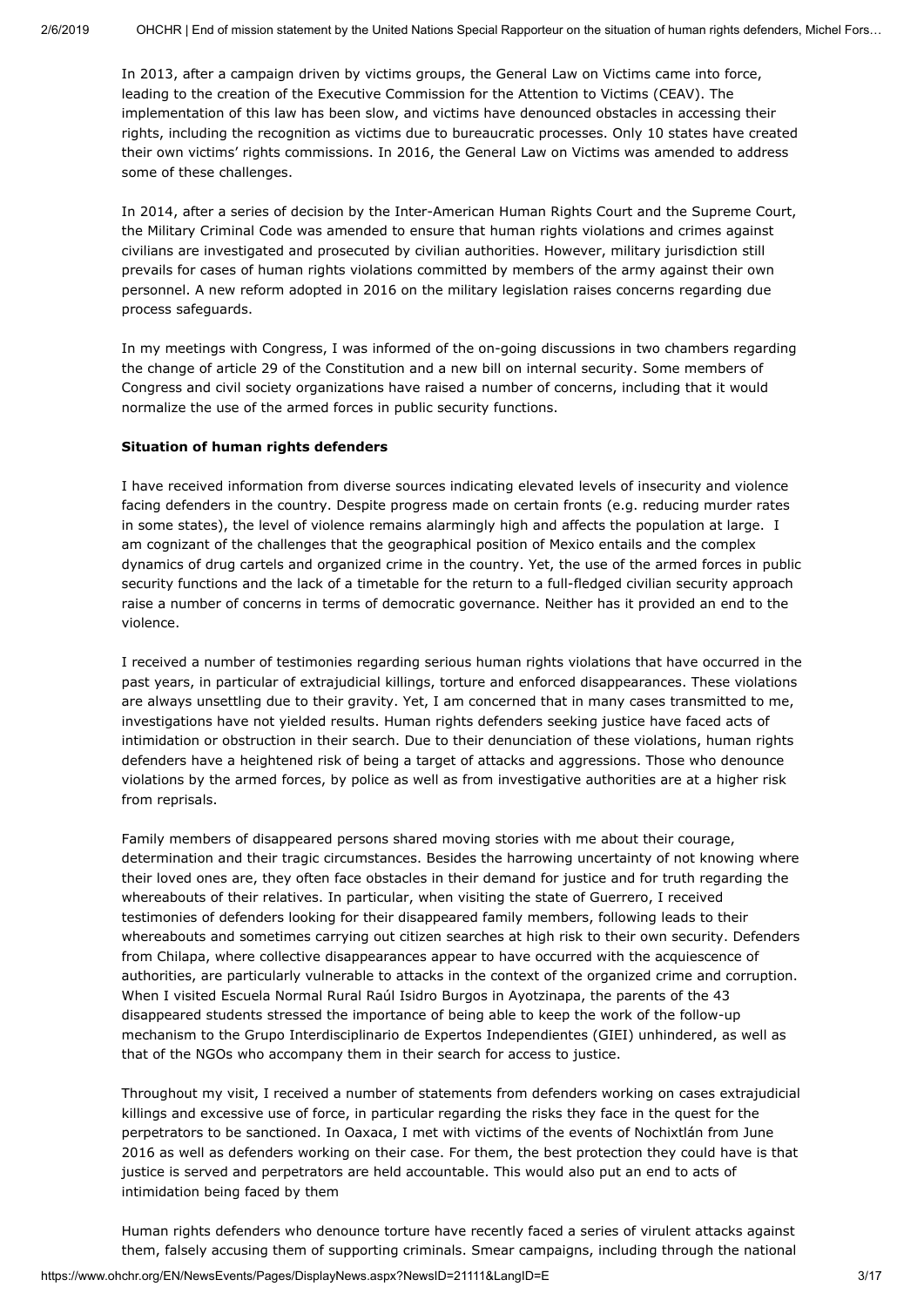media, have attempted to portray the role of defenders working on torture cases as persons profiting from reparations. Female torture victims, many of who have become courageous human rights defenders, have been subject to sexist defamation and harassment campaigns against them and their families. This has been the case for the women defenders, who have denounced sexual torture in the Atenco case.

I also met with human rights defenders who were internally displaced from their communities or places of work and could not return due to a lack of safety. The Government should elaborate policies addressing their particular situation to ensure that they can carry out their human rights work in safe conditions, including through their return.

### **Criminalization of human rights defenders**

During the visit, I have received manifold testimonies that indicate that the situation of human rights defenders in Mexico is conditioned by the criminalization of their activities. This is done through the deliberate misuse of criminal law and the manipulation of the state's punitive power by both State and non-State actors to hinder and even prevent the legitimate right of human rights defender to promote and protect human rights. Criminalization usually takes place through filing of unfounded allegations or complaints based on criminal offenses, which might not conform to the principle of legality or comply with international human rights standards. Subjecting defenders to lengthy legal proceedings is clearly a tool to intimidate them and subdue their human rights advocacy. Courts reportedly impose preventive measures against rights defenders without ensuring their rights and due process guarantees.

Those criminalizing actions are sometimes preceded by statements made by public officials, in which defenders are accused of committing crimes or obstructing national security or development. Such disparaging statements by high-level officials motivate the triggering of prolonged criminal processes against human rights defenders.

Arbitrary arrests and detentions have also been used as a tool to silence dissident voices and curb social movements. Between August 2014 and December 2015, the UN Working Group on Arbitrary Detention issued six official opinions to the Mexican Government, relating to the six cases of human rights defenders and a journalist (Librado Baños, Pedro Canché, Damián Gallardo, Enrique Guerrero, Nestora Salgado, and Members of the Frente Popular Revolucionario), who were arbitrarily detained and whose judicial processes were marred with irregularities. This series of opinions was unprecedented, and marked the first time that the Working Group issued six opinions in a little over a one year period. To date, only two of these have been released, and the full implementation of all Opinions remains pending.

In many cases, defenders are criminalized for reporting violations by public authorities and face indirect retaliation through attacks or criminal proceedings directed towards their families or people who are close to them. The case of Martha Esthela Solorzano from San Luis Rio Colorado, in Sonora is an emblematic one. She has faced repeated threats from municipal police due to her complaints against police for abuse of power, corruption and ill-treatment. In 2012, her son, Jorge Luis Zavala Solorzano, was arrested and sentenced for allegedly committing several serious crimes. In February 2015, after several years of the ordeal, Jorge Luis was released and acquitted by the Sonora Supreme Court due to the clear contradictions between allegations and testimonies used to sustain the initial sentence.

Criminalization of defenders has a chilling effect not only on them but also on broader society. It weakens civil society movements and is one of the main causes preventing the general population from filing police reports on serious crimes. Defenders increasingly have to spend a great amount of time and resources to defend themselves, which weakens their ability to protect more vulnerable individuals in society. Criminalization also undermines the confidence of civil society in the Government, which should instead ensure that authorities and third persons do not manipulate the state and judicial powers to harass defenders for their legitimate activities.

I recommend that laws and policies, whose ambiguity have been used to criminalize human rights defenders for their legitimate work, are revised with a view to bringing their content and execution in compliance with the principle of legality and other international human rights standards.

https://www.ohchr.org/EN/NewsEvents/Pages/DisplayNews.aspx?NewsID=21111&LangID=E 4/17 li h A h N h i i d h j di i Th l i i f j i bIt appears that criminalization is linked to the actions of both federal and state elements, including the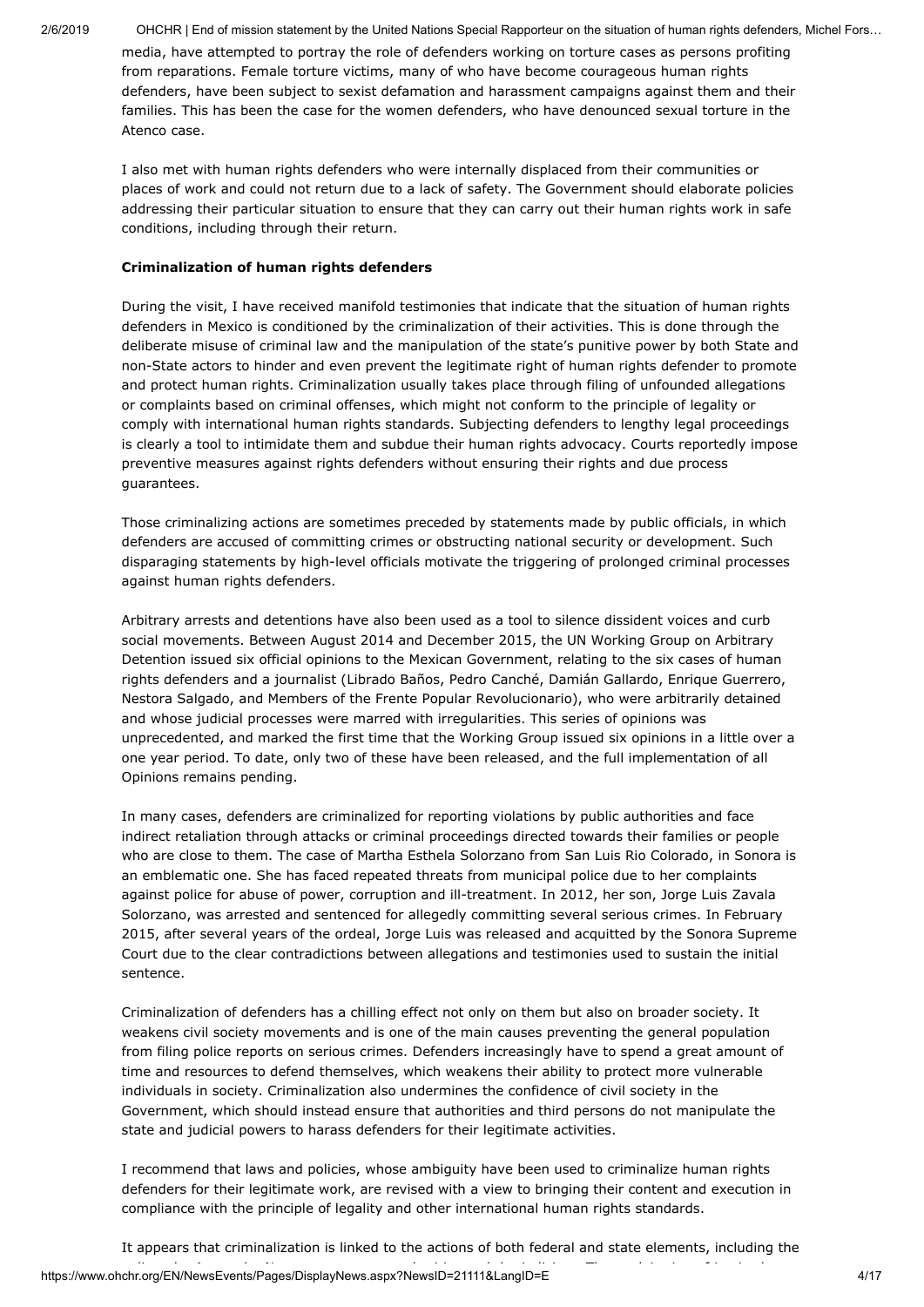2/6/2019 OHCHR | End of mission statement by the United Nations Special Rapporteur on the situation of human rights defenders, Michel Fors… police, the Army, the Navy, government authorities and the judiciary. The exploitation of justice by companies and other interested parties, who initiate the criminal complaints against defenders, the weak independence of the judiciary, and corruption among government authorities all contribute to the criminalization of human rights defenders.

According to international human rights law, both State and non-State actors who are directly or indirectly involved in criminalizing defenders are accountable for these human rights violations.

The freedom of **peaceful assembly** is guaranteed by the Mexican constitution. However, there are concerns about the increased interference and use of force at peaceful protests in the country, especially when protesters raise sensitive issues or oppose large-scale projects.

For example, in 2006 in Atenco, protests against the construction of the Mexico City airport resulted in two persons killed and more than 200 persons detained and criminalized, including a number of women who were victims of sexual torture. Protests against this project continue to this date with protesters facing frequent harassment. In a December 2012 protest in Mexico City, nearly 100 arbitrary detentions and six cases of torture were documented. In some states (e.g. Puebla), local legislation allows police to use firearms or deadly force to break up protests.

Furthermore, the Mexican legislation's use of broad terminology, such as 'attacks on public roadways' or attacks on 'national wealth' has increasingly been applied to curtail peaceful assemblies and social protest. Indigenous communities protecting their traditional lands, eyed for the development of megaprojects and the exploitation of natural resources, have often faced criminal charges for protesting against those projects, even if meaningful and prior consultation with them are clearly lacking. This usually happens in the context of social protest, involving blockade, sit-downs or just participation in protests.

Journalists covering protests often face a pattern of violence, harassment and legal action. For instance, in August 2016, journalist Manuel Morres was arbitrarily detained for 24 hours while covering demonstrations in Chiapas, and two photojournalists observing a traffic incident in Oaxaca were arrested and allegedly tortured.

The **freedom of association** is also constitutionally recognized. Even though very active and diverse, non-governmental organizations sometimes face violence, including threats and assassination. Reports indicate that independent trade unions face interference from government authorities. The right to unionise has come under serious threat from the series of reforms in the education, health and energy sectors, significantly reducing the power of each sector's unions. The reforms have sparked national protests, with civil servants leading major demonstrations.

Despite gradual improvements in the constitutional guarantees of **freedom of expression**, journalists who have voiced dissident or critical voices have often faced intimidation and threats. Mexico has become one of the world's most dangerous places for journalists. Investigative reporting is scarce due to the climate of insecurity. Due to the widespread impunity at the state and municipality levels, selfcensorship has become rife. Many newspapers in areas that are prone to violence avoid stories concerning organized crime, drug trafficking or corruption.

Increased use of defamation laws by public officials has undermined the free media. The former governor of Coahuila sued a prominent political journalist for 'moral damages' and filed a civil defamation suit against a newspaper. Other politicians also sued media professionals for 'moral damages'. Also worryingly for the freedom of expression and media, a Supreme Court ruling in May 2016 that, in practice, removed maximum limits on financial penalties that can be issued against journalists in Mexico. While defamation was decriminalized at the federal level in 2007, around a dozen of states still have criminal defamation laws which are used to intimidate journalists.

The establishment of the Special Prosecutor for Crimes against Freedom of Expression to investigate cases involving journalists has been a welcome step in protecting freedom of expression in Mexico. However, civil society has criticized the office of the Special Prosecutor for failing to make significant progress in investigations. Since its creation in July 2010 and till November 2015, the FEADLE reported only 31 investigations into homicides and 25 disappearances of journalists and with no reported prosecutions in the end.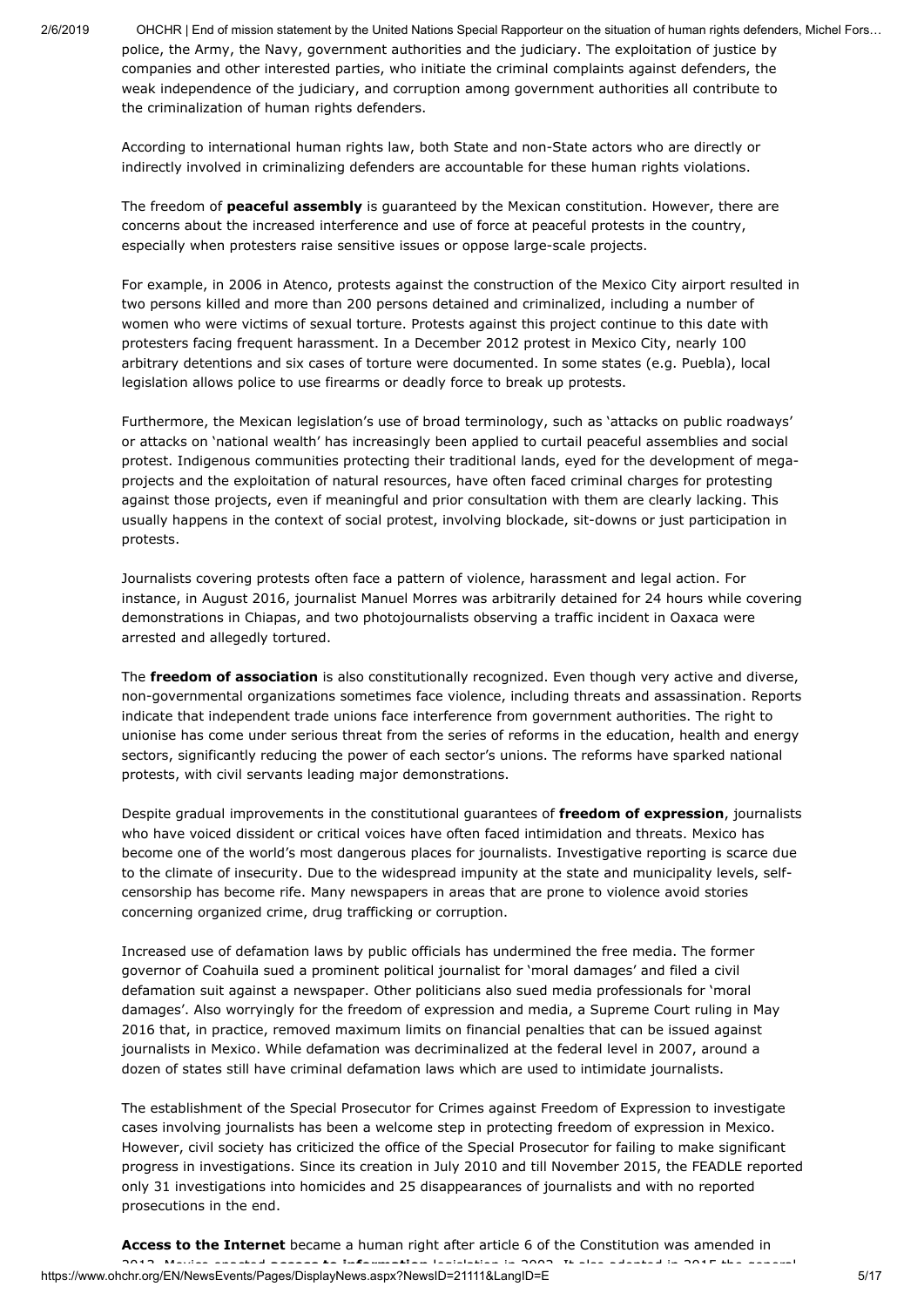2/6/2019 OHCHR | End of mission statement by the United Nations Special Rapporteur on the situation of human rights defenders, Michel Fors… 2013. Mexico enacted **access to information** legislation in 2002. It also adopted in 2015 the general law of transparency and public information access, through broad participation of civil society organizations.

From the discussions with the Government, I was informed how the progressive legislation seeks to establish the principles and procedures to guarantee the right of access to information in the possession of any authority of the legislative, executive and judicial branches and to develop homogenous conditions in relation to transparency and information access in the sphere of the Federal government, states and municipalities. The new National Transparency and Access to Information and Protection of Personal Data Institute (INAI) has been granted with constitutional and specialized autonomy to guarantee the exercise of the rights of access to information and the protection of personal data. Concerns have been raised as to the impact of the new Archives Law on access to important data related to serious human rights violations, and its impact on rights to truth and memory of victims and the society as a whole.

Despite the legislative achievements, actual access to public information remains problematic, particularly at the state and local levels. Human rights defenders fighting impunity have also faced challenges in accessing public information in the possession of the armed forces. Civil society has also raised concerns about seeming incompatibility of access to information legislation with the national security law, given that the latter defines what constitutes 'national security'. This is despite the provisions of the access to information legislation stipulating that gross human rights violations and crimes against humanity may not be classified as 'reserved'. In such cases, the scarce data released by the authorities obstruct investigations into criminal accountability of the military command, enforced disappearances and summary executions in the context of military operations related to public security and organized crime.

There are also concerns about the lack of a specific law requiring public officials to disclose their assets and conflicts of interest, as well as weak judiciary oversight of gathering, storing and sharing of personal data obtained in the context of digital surveillance. Human rights defenders have also been alarmed about a bill in Congress aimed at broadening the protection of personal data in certain cases, which may be in variance with the right to access to public information or with the handling of personal data obtained under surveillance.

### **Intimidation**

The majority of rights defenders I have met during this visit have reported some sort of intimidation linked to their human rights work, driven by both State and non-State actors.

Human rights defenders have received threats by SMS, phone calls or verbal assaults. They also reported a number of threats through digital communications, whether through social media or by email. In the majority of cases, the messages consisted in 'warnings' about their life and security, if they were to continue their human rights work. Some defenders thought that digital threats, despite not being considered by authorities as 'real' threats, may lead to physical aggressions. Women defenders have been particularly targeted by anonymous groups, whose objective is to spread rumours on social media or call for attacks against them. Some of the messages call for 'corrective rapes' or violence against women.

I am also extremely worried by the number of smear, name-calling campaigns against defenders, whether they are led by politicians or media. These campaigns mainly seek to undermine the work done by rights defenders and to alienate part of the population. Defenders have been presented as being anti-development or members of criminal groups. They are also portrayed as people who help criminals, rather than those who try to rectify human rights violations. I am particularly concerned by the situation of organizations such as the Centro Prodh, Tlachinollan and the Comisión Mexicana that have been targeted for their work on enforced disappearances, extrajudicial killings or torture. Such organizations are also accused of using victims to make profit, promoting impunity or destabilizing society.

These campaigns may have a strong gender-based component, when aimed at women human rights defenders. They may include insults, depicting women as prostitutes or those without moral values. Harassment can also target family and community members as a way to indirectly intimidate defenders, forcing them to choose between protecting their relatives and continuing their human rights work.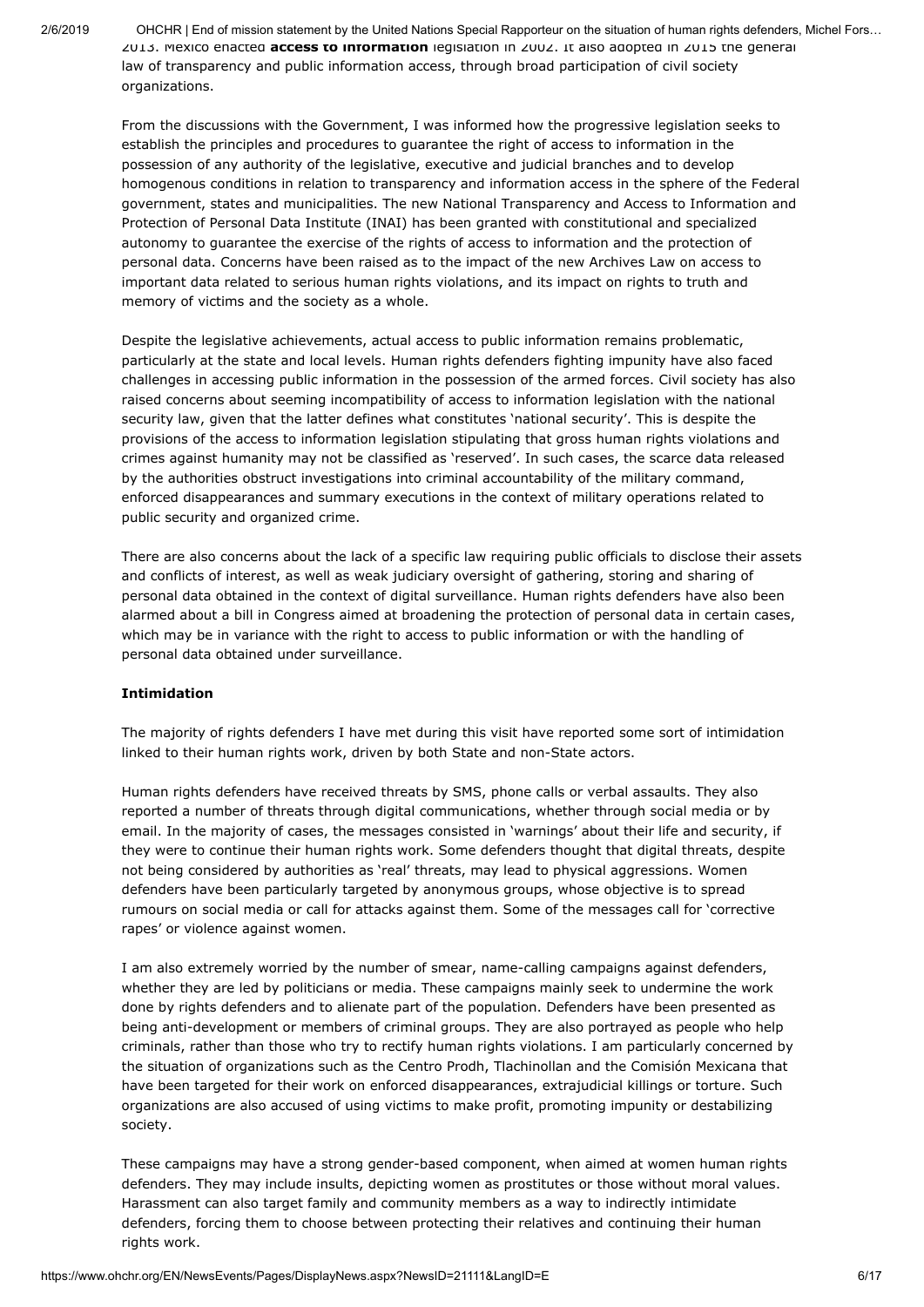I am also deeply concerned by information received on the act of reprisal against a human rights defender, who met me during the visit. Messages on social media appeared threatening the defender, mentioning our meeting. I strongly condemn this act of reprisals as it undermines the basis for the right of everyone to cooperate with international organizations.

New and sophisticated techniques of intimidation have been recently used to discourage human rights work in Mexico. Journalists and defenders working on freedom of expression, impunity, and corruption have reported cases of digital surveillance and attacks related to cybercrime, including malicious software and DoS attacks (denial of service attacks). For instance, the website of the Más de 131 has been attacked by DoS a number of times. A number of defenders also reported interference with their computers by malware, which seek to spy and search for critical information on the computer.

I am concerned by the legal loopholes that allow broad surveillance powers without judicial oversight and accountability and often presented as measures of national security without adequate safeguards. I have been informed of the reported purchase of surveillance software by the Government, which is alleged to be used with questionable judicial oversight. I encourage the Mexican authorities to develop a strong legal framework to ensure the legitimate and legally prescribed use of such software.

Defenders from indigenous or rural communities shared with me examples, which indicate a deliberate attempt by authorities and companies to apply 'divide and rule' strategies to achieve the approval of large-scale projects. I am concerned about pressure put on community members to accept projects, in exchange of money or social projects. Defenders opposing these projects are often projected by companies or local authorities as a minority, who acts against the general interest. The divisions caused by these projects have profound and negative effects on the affected communities, in which there is usually a strong culture of consensus and collective solidarity.

### **Widespread impunity**

According to several reports, approximately 98 percent of crimes committed in Mexico remain unresolved. Given the high number of serious human rights violations, the negligible rate of successful investigations and prosecution of crimes committed against human rights defenders has engendered the sense of widespread impunity. The failure to investigate and sanction aggressors has signalled a dangerous message that there are no consequences for committing such crimes. This creates an environment conducive to repetition of violations.

Impunity has become both the cause and the effect of the overall insecurity of human rights defenders in Mexico. Impunity feeds criminalization of defenders linked to their legitimate human rights activities, which in turn fuels fear among broader civil society, undermining the general aspirations for human rights and the rule of law. By dissuading defenders from filing complaints and the survivors of violations from seeking the support of defenders to advocate for their cause, impunity erodes the rule of law in the country and encourages the commitment of further violations.

I am seriously concerned about the snowball effect of impunity for criminalizing and feeding violence against human rights defenders. I urge the Government to urgently reverse the trend of growing and deepening impunity in Mexico.

### **Human rights defenders at specific risk**

During the visit, I had an opportunity to observe multiple risks and threats facing specific groups of defenders. The large groups of **women human rights defenders** I have met here in Mexico remind us that women are often at the forefront of human rights battles, even if their work may remain invisible.

Between 2010 and 2016, according to reliable reports, 38 women human rights defenders and journalists were killed in Mexico. The majority of women defenders face risks not only because of their work but also due to the gender. They may suffer from sexual violence, threats on social media or smear campaigns based on gender stereotypes. In the context of widespread violence against women and "femicides", some women have become vocal in their search for truth, justice and reparation. This is, for instance, the case of Maria Luisa Garcia Andrade who has received countless threats and attacks in Ciudad Juarez for her work against impunity.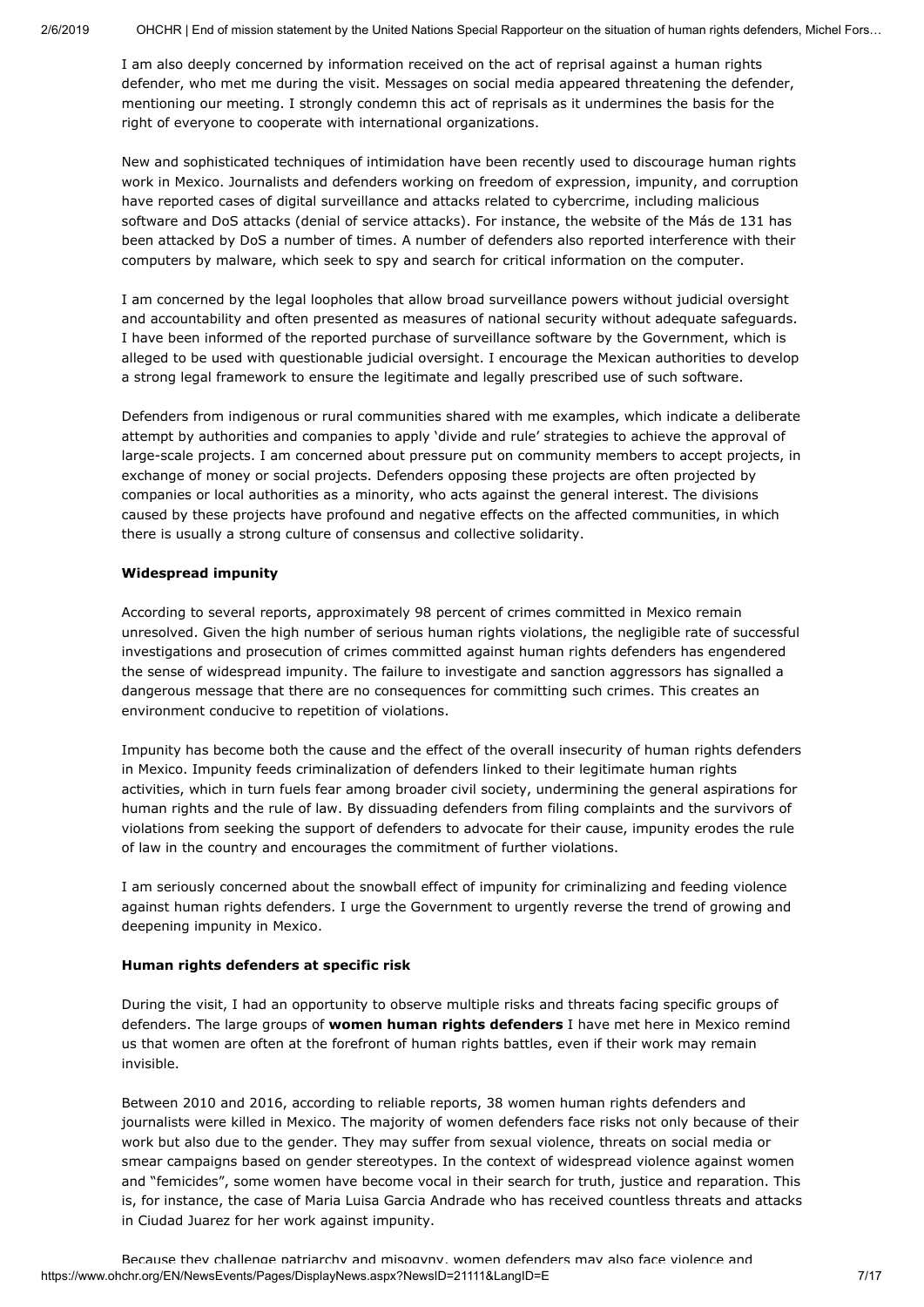Because they challenge patriarchy and misogyny, women defenders may also face violence and discrimination within their own families and communities, as their advocacy is often considered as less important or in discrepancy with the role they were socially and culturally assigned. The psychosocial impact of violence have profound consequences on the social fabric and can take a variety of forms, ranging from post-traumatic stress syndrome, guilt, the deterioration of their economic situation to social isolation.

Facing so many challenges, I want to publicly recognize and support the work led by networks such as the National Network of Women Human Rights Defenders, which has been crucial to help women break the circle of violence and stigmatization and has offered many opportunities for self-protection and capacity-building trainings.

I was struck by the number of women defenders, who have experienced either discrimination by State agents or difficulties when requesting protection measures. I also encourage Mexican authorities to widely circulate the 2013 UN General Assembly resolution on women human rights defenders.

**Journalists** also constitute one of the main groups at risk in Mexico. According to the statistics, Mexico has become one of the most dangerous countries for journalists. Between 2000 and 2016, at least 120 journalists were killed mostly in the states of Veracruz, Oaxaca, Tamaulipas, Guerrero and Chihuahua. They may face violence during the coverage of protests, threatened by the organized crime or harassed by authorities, when they investigate stories related to corruption. It was the case of Carmen Aristegui, who was abruptly dismissed in 2015, shortly after reporting on corruption scandals involving high-level politician.

For journalists, fleeing dangerous states such as Veracruz, Mexico City is often seen as a safe city where they feel more protected. However, the murder in July 2015 of the photojournalist Ruben Espinoza along with four women (Nadia Vera, a woman rights defender, Alejandra Olivia Negrete Avilé, Yesenia Quiroz and Mile Virginia Martin) marked a worrying precedent for the whole community of media workers.

The definition for journalists used by the Mexico City Law on the protection of journalists and human rights defenders does not provide protection for all types of journalists. The on-going threats and attacks has created a climate of self-censorship and undermined freedom of expression in the country. Many journalists, due to the lack of resources and the specific nature of their work, do not dedicate resources to their own protection, which may increase their vulnerability and isolation.

I have also been alerted by the risks faced by female journalists. According to reports, between 2010 and 2016, 11 female journalists have been murdered in Mexico and between 2012 and 2016, out of the 232 journalists who were protected by the National Protection Mechanism, 86 were women. The consequences of attacks against female journalists can lead to the termination of their professional activity and more broadly to a shrinking space for women in newsrooms and media.

During the meeting with the Supreme Court, I shared my concern over its recent decision declaring a narrower definition of journalists used in Mexico City as constitutional. The universally recognized definition of human rights defenders should encourage Mexican authorities to include bloggers and all media workers in the definition of journalists and human rights defenders.

One of the most criminalized groups of defenders, facing most court proceedings and arbitrary detentions in Mexico, are those who protect and promote **economic, social and cultural rights**, particularly activists who defend the rights of indigenous peoples and communities and the rights to land, water and safe environment. This takes place in the context of extractive, energy and infrastructure megaprojects. On occasion, defenders told me environmental impact assessments were not made available to the affected communities. The language of the assessments is overly technical or not made available in the language of the community. I am concerned that the number of conflicts related to the protection of land and environmental rights will only keep growing, as long as the issue of the model of development and its sustainability is not addressed and broadly agreed with the communities affected by these projects.

Human rights defenders from indigenous communities are among the most at risk groups of defenders working on economic, social and cultural rights. The situation of **indigenous human rights** is extremely worrying and those who defend the rights of these communities face increased risks. In states such as Oaxaca, Chihuahua, Guerrero, Estado de Mexico and Chiapas, the multiplication of development projects and land grabbing lead to the escalation of conflicts as indigenous communities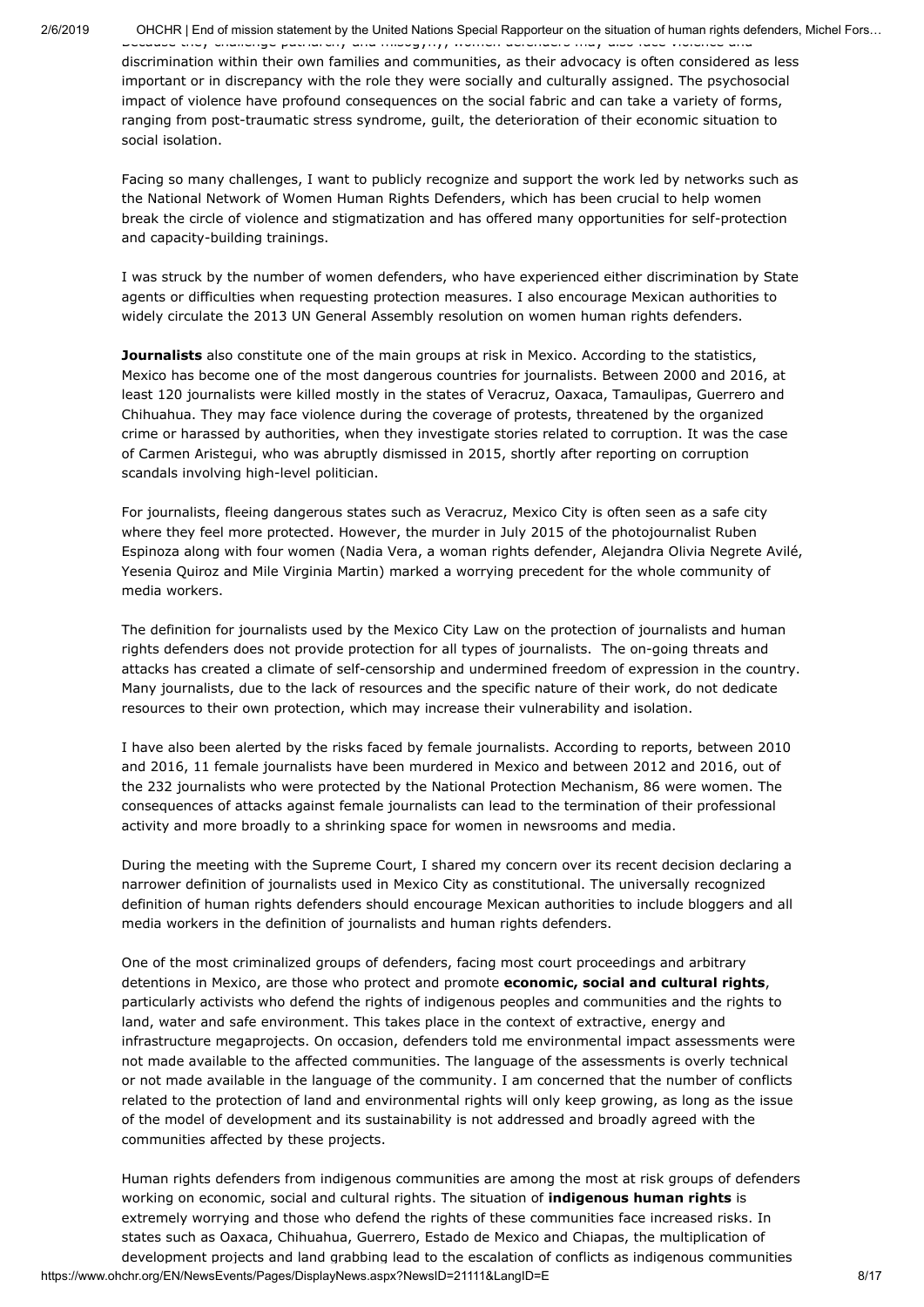refuse to lose their ancestral lands. Often, these communities have a specific world's conception, in which soils, forests, water, wind are essential to their very existence and to the protection of their ancestral cultures. This was evident to me during my visit to the community of San Francisco Xochicuautla, which is engaged in a struggle for preserving their traditional land in the context of highway construction.

I have heard many moving testimonies from humble and courageous communities who speak out against the violence of armed groups, who operate in collusion with local authorities and companies. Along with discrimination practices that may affect the capacity of defenders from indigenous communities to request and effectively benefit protection measures (for linguistic or geographical reasons), they face repression that can range from harassment, arbitrary detention to torture, murders and enforced disappearances.

In all the states I visited, I was dismayed by the number of on-going conflicts that are the direct consequences of the lack or misuse of consultations processes with indigenous communities. In many occasions, consultations are a simple formality for projects that have already started to be implemented. I strongly encourage the Mexican authorities to guarantee the free, prior and informed consent of indigenous communities as stated in ILO-convention 169. Consultation processes should be meaningful in order to guarantee the protection and respect of the rights of indigenous communities, in full compliance with United Nations Declaration on the rights of indigenous peoples.

Community leaders, **land and environmental rights** defenders who oppose large-scale projects face violence from individuals who are connected to companies participating in those projects, which often goes unpunished with tacit or explicit support of local authorities. According to reports received, human rights defenders are pressured to desist from their activities through the use of the criminal justice system to prosecute indigenous leaders, farmers and opposing environmentalists for ordinary crimes. I have received numerous testimonies of cases when indigenous and environmental rights defenders have been targeted in relation to their work. Civil society organizations documented at least 109 cases of attacks against environmental rights defenders in 23 Mexican states within one year, between May 2014 and June 2015.

During my visit to Chihuahua, I became acquainted with the situation facing human rights defenders, who protect the rights of the Raramuri indigenous population, in particular the risks caused by organized crime and their lack of protection from the authorities. On 19 January, I publicly condemned the killing of environmentalist defender Isidro Baldenegro López by an armed person. His murder shows the precarious situation of human rights defenders in the region. In 2010, Ernesto Rábago Martínez, also defender of the land and territories of the Raramuri people, was murdered. To date, there are no convictions for this killing. I call upon both the federal and state authorities to ensure that all crimes against defenders of the rights of the peoples of the Sierra Tarahumara are duly investigated.

The search of families and victims of **the disappeared** is one of the most difficult human rights issues that is currently being witnessed in Mexico. Many families who do not obtain responses on the situation of their missing relatives have been developing their own investigations. Their search for truth and justice has led them to face countless risks and threats as they often uncover stories of collusion between State agents and organized crime. They also become vulnerable because they carry out investigations and advocate against human rights violations. Attacks against human rights defenders seeking justice can have a chilling effect on the public.

I have been deeply moved by the testimonies of courageous mothers, fathers, sisters, sons, who have become human rights defenders out of necessity. For me, these families are true human rights defenders, as many of them have found the strength to overcome the permanent suffering they feel and the fear for their own lives in order to help other families in their searches. Their voice should be recognized as a part of the human rights defenders community. This is the case, for instance of the national brigades for the search of disappeared persons. Thanks to their commitment and sacrifices and that of the broader movement of families of the disappeared, they have helped prevent many disappearances. Other families who were before in despair have now someone to turn to. I also pay tribute to the human rights defenders who have been looking for their disappeared family members for decades, since the so-called "Dirty War".

https://www.ohchr.org/EN/NewsEvents/Pages/DisplayNews.aspx?NewsID=21111&LangID=E 9/17 Another group of defenders that is particularly at risk are **whistleblowers**. International human rights laws recognize and guarantee for anyone the freedom of expression and the right to access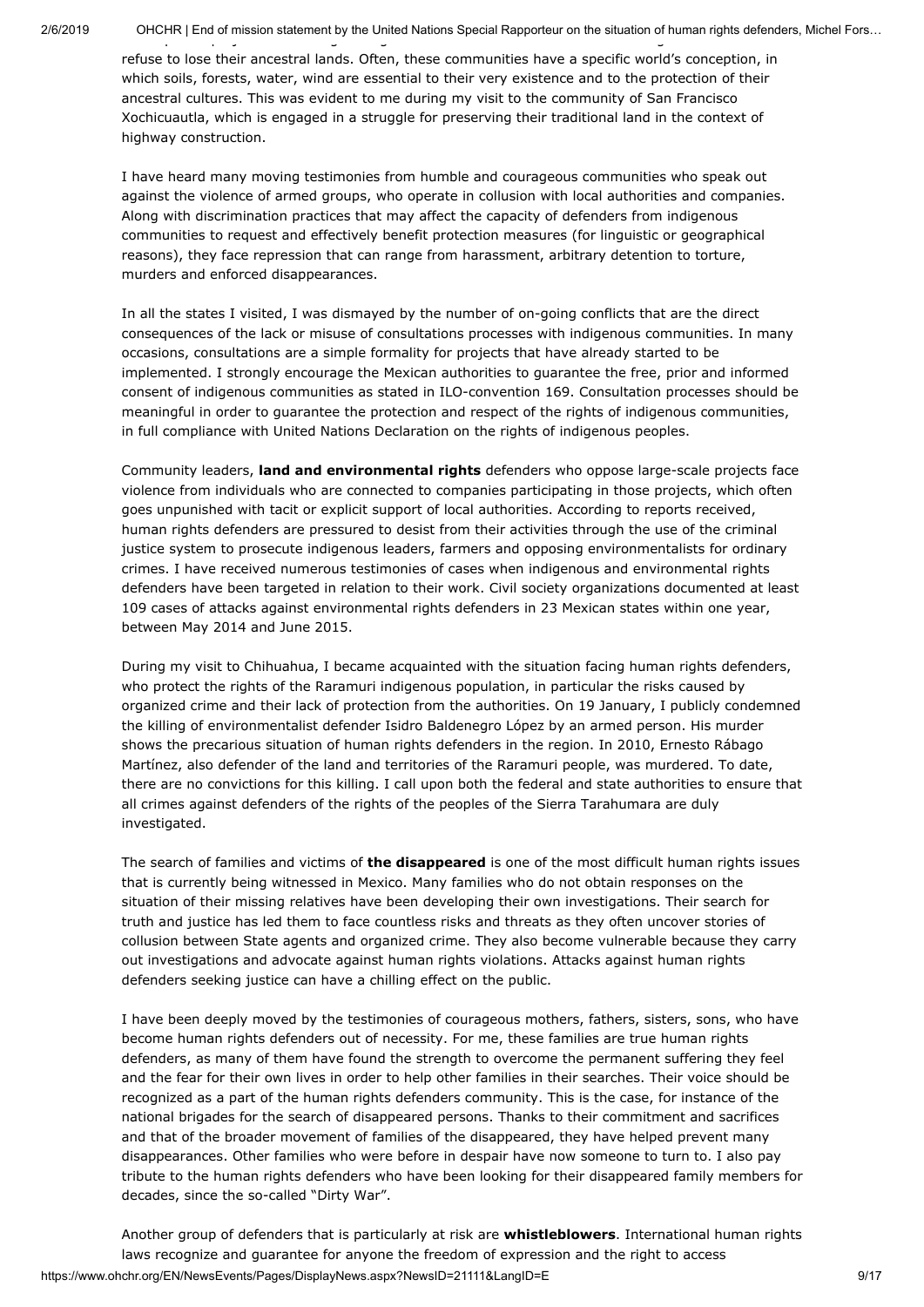information. Current legislations also protect the right of journalists to inform the general public on cases that could hamper fundamental rights. However, this is not the case for those who, by the nature of their work, may have access to information related to cases such as corruption, health, security or environmental issues. Currently, there is no legal framework in Mexico that defines, recognizes and protects ordinary citizens or public servants when disclosing information. On the contrary, informants may be prosecuted, especially if they reveal information related to transnational or state-owned companies. Nevertheless, I would like to recall the recommendations of the United Nations Special Rapporteur on the promotion and protection of the right to freedom of opinion and expression on the issue of whistleblower. In his report presented to the UN General Assembly in 2015<sup>3</sup>, the Special Rapporteur encouraged the States to "adopt or revise and implement national laws protecting the confidentiality of sources", "to adopt and implement national legal frameworks protecting whistleblowers."

During my visit in Mexico, I have also engaged with religious groups of defenders. Many of them have become rights defenders as the result of the widespread violence against rural and indigenous communities and migrants in the country. In many occasions, these men and women have been the only support disenfranchised groups could find on the ground. They have developed activities to accompany communities; they have been providing humanitarian support in extremely isolated areas. For their human rights work, these defenders have been affected by intimidation acts, threats, assaults, burglaries and sometimes killings. They have also shared the lack of support of their religious hierarchy who fail to recognize and support their human rights commitment.

I am also worried by the risks faced by defenders working on **migrants' rights**. As Mexico has become both a country of destination and transit for thousands of people coming from Central America, the work led by defenders has increasingly become vital in the protection of these populations. Defenders who provide humanitarian assistance to migrants, those who work along the route of the 'Beast' train route face particular risks, mainly due to the criminal activity of armed groups who target both migrants and human rights defenders through extortion, rape, kidnapping and murder.

In recent months, defenders of **LGBTI** rights have also faced a strong public campaign against them, which has increased the climate of fear in which many of these defenders live. Attacks against LGBTI activists are usually related to the promotion of a bigger recognition of their rights. Prejudices based on sexual orientation and gender identity by police officers and prosecutors seem to affect the effectiveness of investigation of these attacks. Assassinations of activists are not investigated as possible hate crimes nor related to their work on defence of LGBTI people human rights. Moreover, authorities often denigrate the victim in an attempt to reduce the attacks to private issues. Transsexual human rights defenders often face more risks as a result of the high levels of sexual violence among transsexual communities. In many states, defenders of LGBTI rights face problems to organise themselves, use public space, access resources and are not taken into account by local and state authorities. I also heard testimonies of defenders working on LGBTI rights who may feel isolated from the broader community of defenders.

I also met with defenders working on issues such as education, children's rights, labour rights and access to health. I heard moving testimonies of defenders facing reprisals because of their work against child abuse or facing stigmatization for working on access to healthcare for HIV-AIDS patients. In many cases, they were aware of the different existing protection mechanisms and tools.

Some universities have faced retaliation for their human right work. I have the opportunity to meet with scholars coming from more than ten universities and higher education institutions and they shared their important work for the promotion and protection of human rights in Mexico. In the context of the serious human rights challenges that Mexico is facing, it was compelling to see the commitment of these scholars and at the same time surprising to see the low level of involvement of most Mexican universities with regards to human rights' needs.

I heard many examples on how universities can directly contribute to access to justice through legal clinics; how they support victims of disappearances rights through forensic work and investigation contributing to right to truth. I was appalled to learn that some scholars and universities have been suffering retaliation for their human rights work. It was also sad to observe that even within the academic communities women are vulnerable to sexual violence by their peers or teachers, and that there is a lack of institutional answers to protect the brave women who decide to denounce. More generally, the different testimonies mention is the lack of institutional support to promote the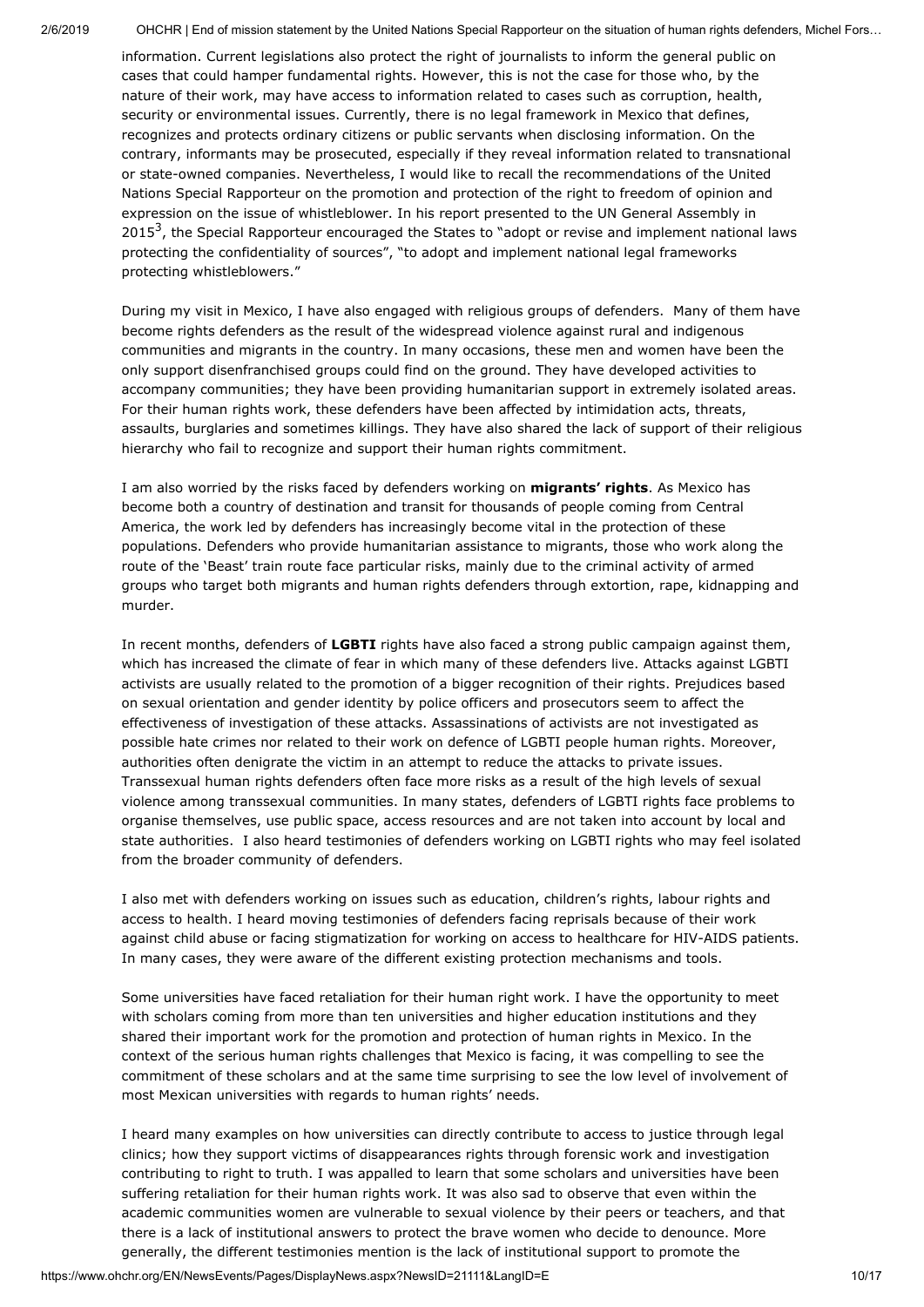involvement of universities on human rights issues as part of their academic activities. Universities also have the duty to promote an auspicious environment for everyone that within their communities want work on human rights issues.

### **National protection mechanism for defenders and journalists**

The National Protection Mechanism for Human Rights Defenders and Journalists has been established since 2012, to address the security concerns in the situation of human rights defenders in Mexico due to persistent attacks against them and to ensure their safety and enabling conditions for their work. To date, the National Mechanism has given protection to 386 human rights defenders and 260 journalists. The National Mechanism, the cooperation it fosters between authorities and civil society, its decisionmaking procedures and the recent improvements in its day-to-day operations have been seen as a good practice for countries, where the right to defend human rights continues to be a high-risk endeavour. It undoubtedly sends a message that human rights defenders and journalists play a valuable role within society and require the State´s action in their protection.

In the same way that human rights defenders are important to society, the National Mechanism is also crucial. It deserves all the support from stakeholders, while the situation of risk of defenders continues.

Despite the fact that the National Mechanism's existence has contributed to preventing certain violations against human rights defenders, it has not been sufficient as a public policy tool in transforming the environment in which human rights defenders operate. Its nature, to date, has been more reactive, rather than preventive. Its focus has been on delivering piecemeal security measures, rather than adopting a more holistic approach to protection. It has not sufficiently looked into the root causes at the source of the risk. This not only undermines the effectiveness of its protection measures, but also exposes the National Mechanism to straining its capacity due to a large number of cases which continue unresolved.

As part of adopting a more preventive approach to protecting defenders, the National Mechanism should look into enhanced cooperation schemes to ensure that protection measures adopted go handin-hand with prompt and exhaustive investigations. If cases of attacks against human rights defenders continue to be mired in impunity, no protection scheme will be sufficient to send the clear message that committing human rights violations against them is not condoned by the State.

Promoting the role of human rights defenders should be a central aspect of the work of the National Mechanism. National campaigns and different ways to recognize their role, both at federal and statelevel, should be carried out to ensure that public awareness of their role is enhanced.

The UN Declaration on Human Rights Defenders encompasses a broad definition of who is a defender. In this vein, the National Mechanism should implement wide criteria in determining who qualifies for protection (e.g. accepting persons who work in autonomous human rights bodies when they are at risk and indigenous communities demanding their rights). Digital attacks against defenders are as much of a risk to defenders, as other types of physical acts of intimidation.

Despite the progress achieved in developing methodology to assess the risks of groups of defenders or women, the National Mechanism still requires strengthening and mainstreaming a differential approach vis-à-vis human rights defenders. In particular, a gender-specific approach (including gender identity and going beyond women human rights defenders) needs to include a comprehensive review of the different stereotypes and types of violence they face. The National Mechanism needs to ensure female staff members are available for risk analysis and they are properly trained.

Integrating a multi-cultural and collective approach when carrying out a risk analysis of an indigenous community or human rights defender should contribute to adopting protection measures that are relevant and effective in their settings. Rural or remote settings require different approaches from urban ones. The catalogue of existing protection measures should reflect this. For instance, panic buttons and satellite phones are not always tailored for the needs of those defenders working in rural areas. Policies in line with the UN Guiding Principles on Internal Displacement should be adopted to cater for the needs of displaced defenders. The possibility that family members and in particular children be considered within the risk analysis should be offered to human rights defenders, both men and women. User-friendly manuals containing security assessment methodology, procedures and existing guidelines should be placed online to ensure access to information for human rights defenders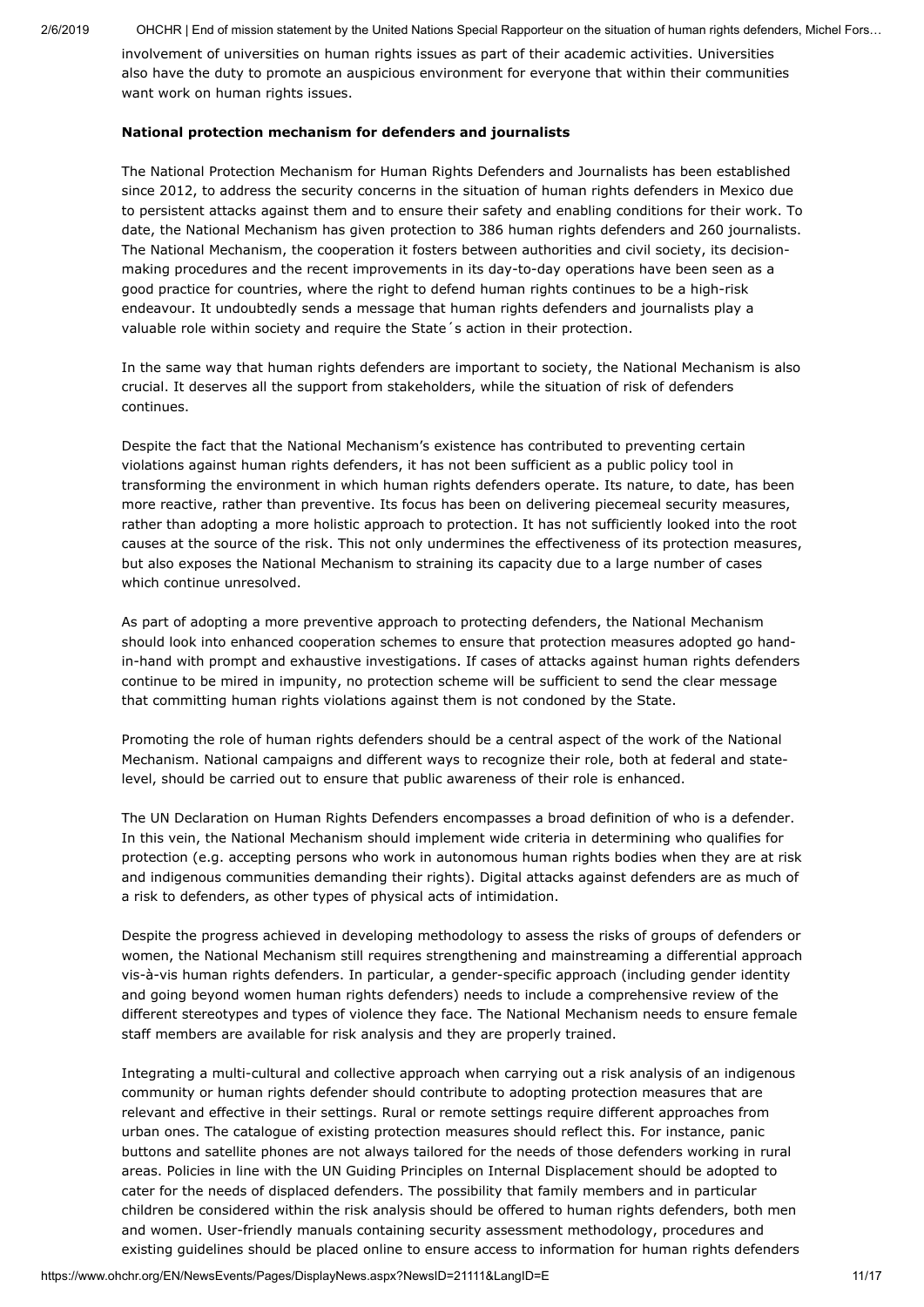2/6/2019 OHCHR | End of mission statement by the United Nations Special Rapporteur on the situation of human rights defenders, Michel Fors… and further transparency as to the decision-making criteria.

The National Mechanism's governing board is composed of four government entities, including the Office of the Attorney-General and the Federal Police. I call upon the Office of the Attorney-General to take steps so that its participation at the National Mechanism is instrumental in ensuring that all crimes against defenders are duly investigated. This also applies to cases involving digital aggressions and smear campaigns through social networks, which require specialized investigations. The Federal Police should guarantee that, at all times, an adequate number of police members, including female police, are available for protection needs of the Mechanism and that these are properly trained. The National Mechanism should also cooperate with other security actors, such as the Army and the Navy, to inform them of the existence of protected human rights defenders.

Cooperation and coordination with states also needs to be bolstered, especially considering that the majority of attacks against human rights defenders originate at a state-level. These authorities should receive clear messages on the policy of zero-tolerance towards attacks against defenders. The National Conference of Attorneys should consider adopting specialized protocols (*protocolos homologados*) for the prevention and investigation of aggressions against defenders.

Two early-warning system (*alertas*) have been issued in two states (Veracruz and Chihuahua) jointly by the National Mechanism and state authorities. To date, these early-warning mechanisms have yet to deliver results. However, they could represent an interesting tool to address structural issues relating to the environment in which defenders and journalists operate.

If protection mechanisms for defenders are established at the state-level, these should be adequately resourced, have proper guidelines and have participation mechanisms for civil society. I noted with satisfaction the information on the implementation of the Protection Mechanism of Mexico City, following a law adopted in 2015, which included good practices such as providing access to economic and social rights.

Although there have been efforts to strengthen the situation of the staffing at the National Mechanism, this aspect needs to be reinforced. Staff should be given appropriate contracts and selection criteria should ensure sensitivity to human rights. Training programmes have been delivered and have yielded some results, yet the turnover in staff undermines their effects. Future trainings should also include the handling of confidential information regarding the identity of those protected and additional training for those supervising risk assessments. Security measures should be installed during risk assessment in certain locations so as not to endanger the lives of the Mechanism's personnel during their work. Management tools should be put in place to assure timely implementation of protection measures.

The budget of the National Mechanism should be ensured in future years to ensure its financial sustainability.

### **National and state-level human rights institutions**

I believe National Human Rights Institutions are a key partner on protection of human rights defenders and promotion of the right to defend human rights. They are also human rights defenders that sometimes face risks and attacks for doing their work.

I am glad to see that Mexico has a complete system of human rights institutions, with the National Human Rights Commission (CNDH) and the 32 state-level Human Rights Commissions. I would also recommend the state-level Human Rights Commissions to fully comply with the Paris Principles.

I strongly believe human rights institutions should be more vocal in their support of human rights defenders, and their condemnations of attacks against them. They also need to be closer to human rights defenders in order to increase their support in a range of forms.

In line with international standards, human rights institutions must apply broad definitions of human rights defenders and journalists, and work to ensure that government authorities and society are aware of the important role of defenders.

https://www.ohchr.org/EN/NewsEvents/Pages/DisplayNews.aspx?NewsID=21111&LangID=E<br>https://www.ohchr.org/EN/NewsEvents/Pages/DisplayNews.aspx?NewsID=21111&LangID=E I note that the National Human Rights Commission has increased its use of its constitutional power to challenge the constitutionality of laws, and I would like to encourage the Commission to continue on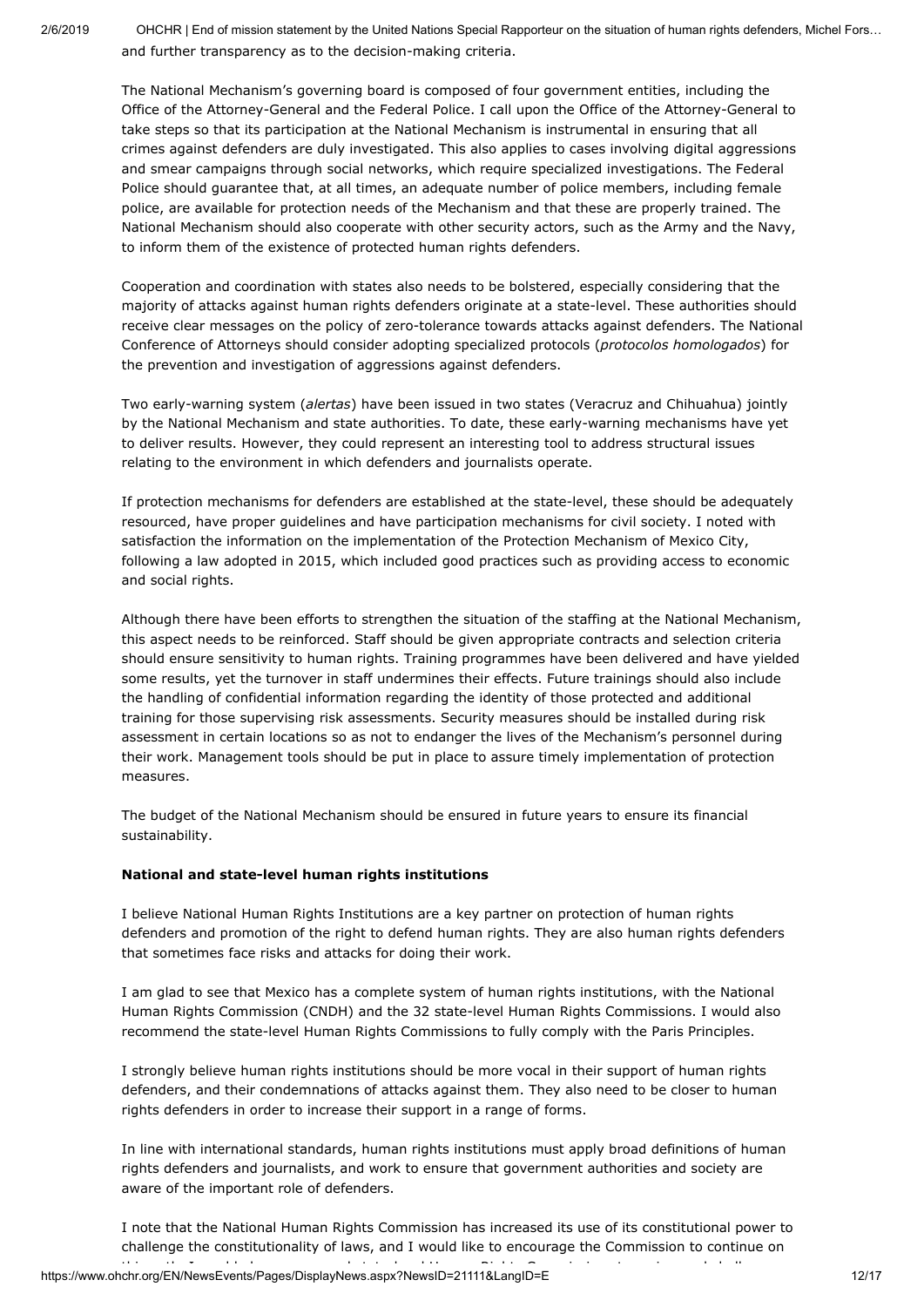2/6/2019 OHCHR | End of mission statement by the United Nations Special Rapporteur on the situation of human rights defenders, Michel Fors… this path. I would also recommend state-level Human Rights Commissions to review and challenge laws that can restrict the recognition and effective enjoyment of human rights.

I was surprised by the low number of recommendations issued in some states, despite the evidence I received of serious human rights violations against human rights defenders. Human Rights Institutions should also be more active in issuing recommendations, including reparation of victims. I recognize the importance of general recommendations by the Commission and call for this practice to be replicated at state levels.

### **Role of non-State actors**

The importance of non-state actors to ensure the effective enjoyment of human rights has been increasingly acknowledged by the international community.

### **Business enterprises**

I note that Mexico is currently working on a national plan on business and human rights. I hope that this plan will incorporate a strong component on the responsibility of business to support human rights defenders, and avoid criminalization or other forms of weakening human rights defenders activities, including indigenous and community human rights defenders. This plan should include human rights defenders during its design, implementation, monitoring and evaluation.

I received information on the impact that the actions of many companies have had on communities across the country, and how some companies could have adversely affected the efforts of human rights defenders. I have received reports that companies (in particular those working in mining, construction, infrastructure, energy, telecommunications, private security, transport, and media) are hindering human rights defenders efforts.

Public and private companies must respect human rights, the internationally recognized principles on business and human rights, including the United Nations Guiding Principles on Business and Human Rights. They should publicly recognize and respect the positive role of human rights. Companies must refrain from actions that can negatively affect the enjoyment of human rights in any way.

Companies should advocate for prior and meaningful consultation with communities when they have the intention to participate in a project that can affect indigenous communities. They should refrain from taking actions that can affect these consultation processes, including those that can contribute to the division of communities. They should offer all the relevant information to the affected people by the projects in an accessible and culturally appropriate way.

I am concerned by the information received on the role that some companies in possession of private data (including human rights defenders data). Some telecommunications companies are providing authorities with personal data, without ensuring due diligence.

Employees of security firms in different states (protecting primarily on infrastructure projects and railroads) act against victims of human rights violations and their defenders, such as migrants' rights defenders and indigenous rights defenders. As far as I understand, all these attacks remain unpunished and these firms are not facing sanctions due to their use of force.

According to the information received, in some states media companies receive a big share of their income from official sources. In cases of threats and attacks against journalists who have been critical of authorities, they are reportedly left alone by their companies as the former put at risk the revenues of the companies or as a way to put pressure for them to change their line of work.

#### **Religious groups**

Defenders of LGBTI rights and sexual and reproductive rights have reported how religious groups have at times undermined their efforts to ensure wider recognition of these rights. In addition, the latter's actions and declarations have generated a climate of harassment against those advocating for these rights. This has been done, for example, through statements accusing women who have had abortions of committing murder.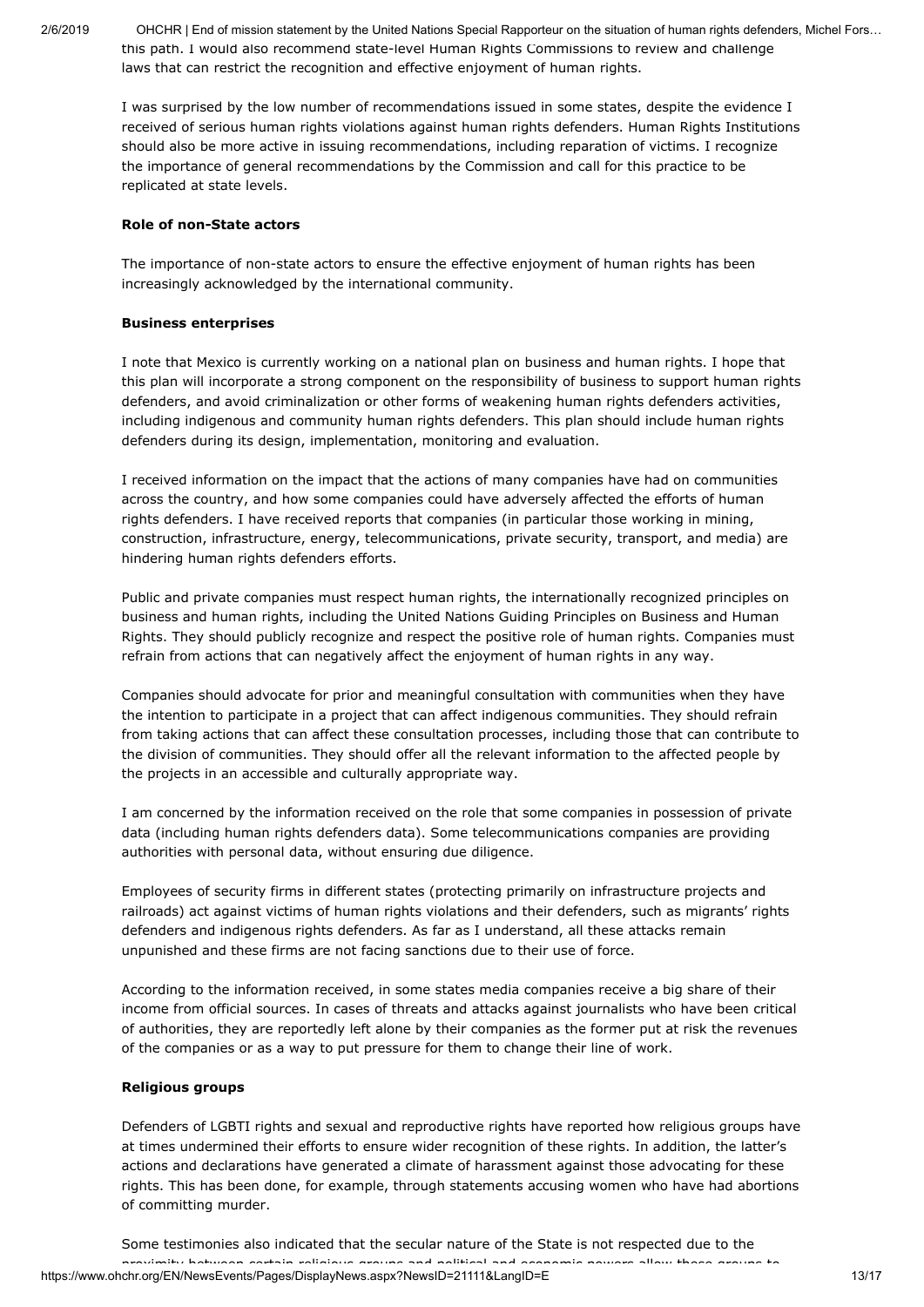2/6/2019 OHCHR | End of mission statement by the United Nations Special Rapporteur on the situation of human rights defenders, Michel Fors… proximity between certain religious groups and political and economic powers allow these groups to exerted undue influence over authorities favouring the adoption of decisions, including legal amendments, which can adversely affect the enjoyment of human rights, or contributing to isolate human rights defenders.

Due to the patriarchal structure of some religious groups, women rights defenders working within these groups suffer even bigger invisibility and obstacles despite their central role to promote human rights in different spaces.

### **Criminal groups**

Mexican authorities have recognized the challenge that the country is facing due to high levels of violence and criminal activities. In this context, a growing number of human rights defenders have faced threats and attacks by criminal groups. Sometimes defenders, like families searching for disappeared, are confronting criminal groups or authorities that have ties with criminal groups. I have also received allegations of how other perpetrators are hiring criminal groups to attack defenders that oppose their interest. Collusion among criminal groups and authorities is one of the most disturbing elements contributing to attacks against human rights defenders in Mexico. Despite the risk they face, a number of human rights defenders and journalists have denounced the infiltration of state institutions by criminal groups, especially prosecutors' offices and police corporations.

#### **Community of human rights defenders**

On this topic, I would like to share my observations with Mexican civil society.

In my meetings with human rights defenders, I stressed that they themselves, have a role to play in contributing to a safe and enabling environment. They are responsible for doing their work professionally, in a peaceful and non-discriminatory manner, and with due respect for international human rights principles.

I have consistently reiterated that formal and informal networks that connect defenders and supporters to each other are a key factor in protection. Such networks help defenders share information, coordinate actions, express solidarity, pool resources and provide psychosocial support. Strong relationships allow rapid mobilization in times of crisis, and can mitigate the risks of threats and attacks.

During the course of my visit, I have been privileged to meet with over 800 dedicated and courageous rights defenders from 24 Mexican states. I am pleased to encounter such a vibrant bouquet of lively national networks as the Network of Human Rights Organizations (Red TDT), Red Nacional de Defensoras de Derechos Humanos en México, National Network of Women Human Rights Defenders in Mexico (RNDDHM), Civil Society Organizations' Space (Espacio OSC), Frente por la Libertad de Expresión y la Protesta Social and Network for the rights of the children (REDIM). I have also met with state-level networks such as the Network of Civil Organizations of Guerrero (Red Guerrerense de Organismos Civiles de Derechos Humanos). There are also more focused networks of defenders, for example, on the issue of enforced and involuntary dissapearances – Movimiento Nacional por Nuestros Desaparecidos en México, and Campaña Nacional contra la Desaparición Forzada.

In spite of this, some defenders I have met felt isolated and not sufficiently connected to broader networks due to the specific nature of their work or their remote location. It is important that Mexican human rights movement works towards strengthening networks outside capital and metropolitan cities and reach out to defenders working in isolation or in remote areas, which are often more exposed to risks. In order for networks to remain inclusive, civil society organizations should regularly assess the extent to which they connect to and support the work of marginalized, stigmatized and geographically isolated defenders. I strongly urge human rights defenders to work together through networks and have a unitary strong voice.

It has also become apparent that human rights networks are justifiably pre-occupied by the immediate threats and risks facing their members. Despite this, it is critical that they also focus their attention on comprehensive assessment of their safety and security, including through the analysis of root causes for insecurity, risk assessment and stakeholder mapping.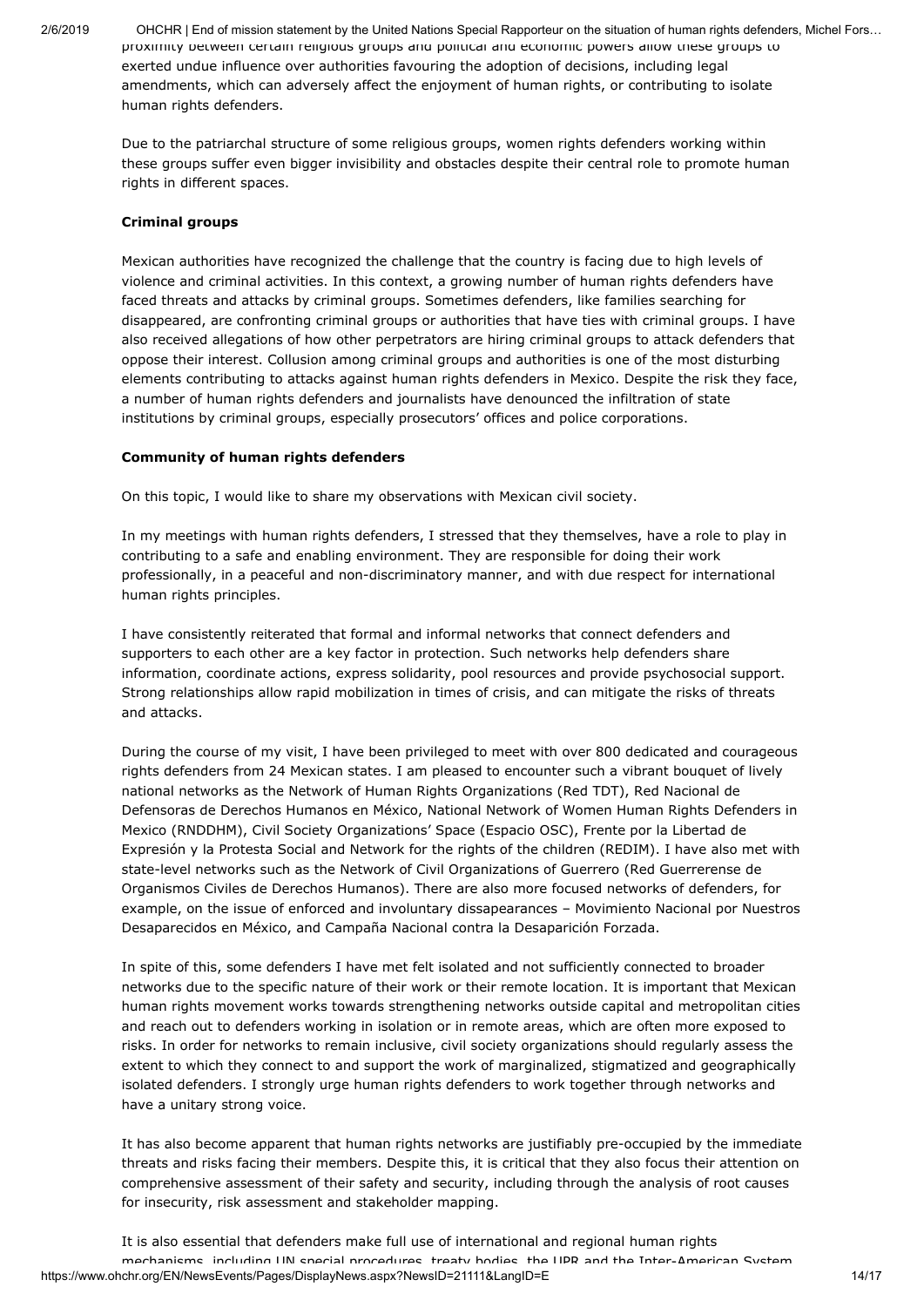2/6/2019 OHCHR | End of mission statement by the United Nations Special Rapporteur on the situation of human rights defenders, Michel Fors… mechanisms, including UN special procedures, treaty bodies, the UPR and the Inter American System for Human Rights, when reporting on human rights violations.

### **Conclusion and recommendations**

As I recalled during our discussions with the Government of Mexico, my mandate has been established by the United Nations to support all efforts made by all government to improve the full recognition and the protection of human rights defenders. It is in this spirit that I have conducted my visit to Mexico. I have been stunned by the extreme violence in the country, the high rate of impunity amounting to 98% and the allegations of corruption and infiltration of the prosecutor's offices and security forces by criminal elements. But at the same time, I have been struck by the resilience of human rights defenders and their hope that their quest for truth, for justice, for reparation will be soon answered.

I am convinced that the protection of human rights defenders and their quest for justice will remain a persistent problem, as long as impunity remains rife in the country. And the fight against impunity will never been won, without addressing the challenges of corruption, money-laundering and organized crime.

I was pleased with the strong commitments made by the Minister of Interior and the Attorney-General in support of human rights defenders at the international forum dedicated on the protection of defenders on 13 January. Similar strong messages should now be conveyed by all government and judicial actors, showing that the protection of human rights defenders is now a national priority for the country. Without a strong mechanism to protect them, the vicious circle of violence will continue.

What is now needed is a comprehensive, systemic and participatory approach to the protection of human rights defenders. The Government should address the roots causes of defenders' risks, and strongly commit at the highest level to the fight against corruption and impunity.

Before I conclude, I would like to stress that specific recommendations will not bring desired results if they are not considered as part of a system by which all actors, the Government, state governments, institutions, human rights commissions, the diplomatic community and human rights defenders themselves come together and join efforts.

In December 2018, the international community will celebrate the 20th anniversary of the UN Declaration on Human Rights Defenders. This should be an opportunity for Mexico to send a strong signal in support of human rights defenders and unite all actors at a national summit dedicated to the protection and empowerment of human rights defenders.

I would like to conclude by sharing my preliminary recommendations with various stakeholders.

## **The Government of Mexico is recommended to:**

- Ensure prompt and impartial investigations into alleged threats and violence against human rights defenders and bring to justice direct perpetrators and those that participated in the commission of crimes. Reparations should also be provided;
- The Office of the Attorney-General should consider the creation of specialized areas to investigate attacks against human rights defenders. The working methods, jurisdiction criteria and results of the Office of the Special Prosecutor for Crimes against Freedom of Expression should be reviewed to strengthen the impact of the Office;
- Strengthen the rule of law in the country, especially in terms of full implementation of writs of *amparo* and other judicial resolutions which have a direct impact on the enjoyment of rights of human rights defenders;
- Publicly recognize, both at federal and state-level, the pivotal role played by human rights defenders and journalists in democratic societies and condemn any public expressions discrediting them and human rights violations committed against them;
- Fully implement international resolutions, recommendations and precautionary or urgent measures relating to human rights defenders, issued by UN treaty bodies and special procedures (in particular the Working Group on Arbitrary Detention and the Committee on Enforced Disappearances) as well as the Inter-American Commission and Court on Human Rights;
- Ensure that human rights defenders are adequately consulted during legislative debates affecting human rights and that their views are given due consideration. This is particularly applicable to the general bills on torture, disappearances and on internal security;
- Avoid adopting legislation and revise laws that restrict the right to freedom of association,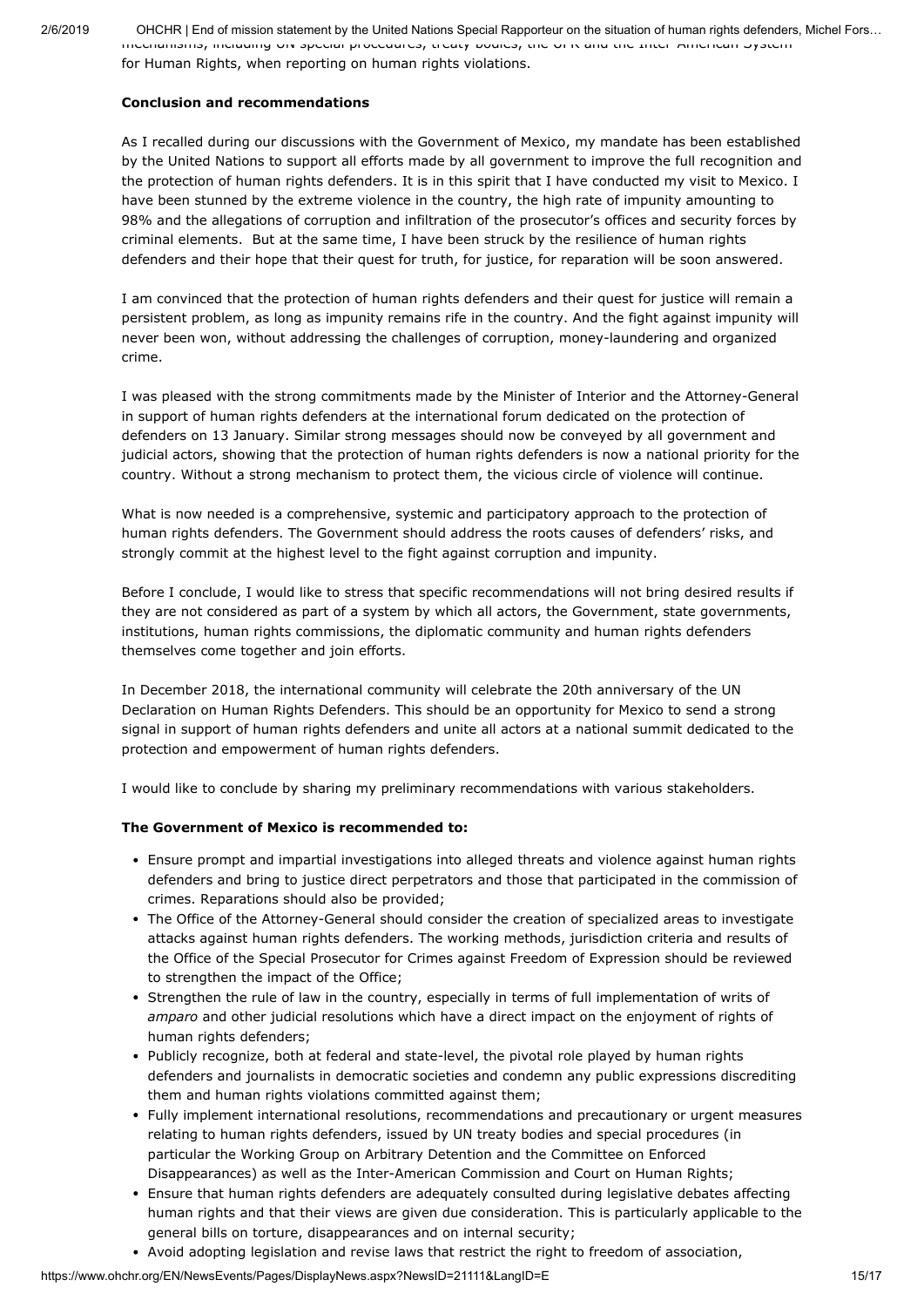expression and assembly at a state-level, including by establishing ambigious definitions of related crimes such as "attacks against public peace". Bills on the use of force within the context of protests should consider this a resort of *ultima ratio* and always adhere to international principles;

- Elaborate and adopt comprehensive public policies looking at preventing human rights violations against defenders, as well as measures that address structural causes contributing to the situation of risk of defenders, adapted to the needs of different groups, such as indigenous peoples and women defenders;
- Adopt public policies for the protection of internally displaced human rights defenders;
- Guarantee sufficient budgetary resources for the functioning of the National Protection Mechanism, including for the implementation of measures;
- Ensure meaningful consultation processes on projects that may affect indigenous peoples' rights, with broad participation at all stages of human rights defenders;
- Ensure that the planned national action plan on business and human rights is developed in full transparency and with meaningful participation.
- Ensure that investors and business enterprises uphold their human rights responsibilities and sanction those companies associated with violations against defenders, both at home and abroad;
- Carry out a cross-regional study of good practices in the national protection mechanisms and share the results within Mexico and across the region;
- Integrate gender perspective in all its policies relating to the protection and empowerment of human right defenders;
- Develop legislative framework concerning the protection of whistleblowers;
- Guarantee the future Archives Law include full access to information related to serious human rights violations;

### **The National Human Rights Commission and state-level commissions are recommended to:**

- Take advantage of the 2018 anniversary of the UN Declaration on Human Rights Defenders to launch a public campaign on HRDs, with a vocal role of the Government and support of other human rights institutions;
- Include within their programme of work specific activities on the protection and promotion of human rights defenders. Statistics on the number of complaints received, cases monitored and recommendations adopted on this issue should be compiled;
- Establish a focal point for human rights defenders, with decision-making power, in each institution;
- Consider, at a state-level, the creation of HRD awards as means of recognition and protection;

### **UN organizations and agencies are recommended to:**

- Support and reach out to human rights defenders working on women's rights, migrants and refugees, children and youth, labour rights and indigenous peoples;
- Formulate and implement strategies and action plans to strengthen the participation and protection of defenders, and to prevent violations against them, including in the framework of the SDGs and the Human Rights Up Front initiative;
- Monitor, document and respond to the cases of alleged acts of reprisals against human rights defenders for cooperating with UN agencies and its human rights mechanisms.

### **Universities are recommended to:**

Include in their programmes and activities the promotion of human rights and engage in actions to address the serious human rights challenges faced by Mexico;

### **Business enterprises and other non-State actors are recommended to:**

- Respect ethical and legal obligations (such as Guiding Principles for Business and Human Rights and the Voluntary Principles on Security and Human Rights), including human rights due diligence, and perform human rights impact assessments for every project, ensuring full participation by and consultation with affected communities and environmental human rights defenders;
- Refrain from verbal, physical or legal intimidation and attacks against environmental and indigenous human rights defenders directly or through the use of police or private security firms;
- Disclose information related to planned and ongoing large-scale development projects in a timely and accessible manner to affected communities and environmental human rights defenders as well as establishing complaint mechanisms;
- Ensure that subcontractors respect the rights of indigenous peoples and affected communities and establish accountability mechanisms for their grievances;
- Religious groups should refrain from stigmatizing human rights defenders, and recognize the important role of faith-based human rights defenders, especially women human rights defenders;